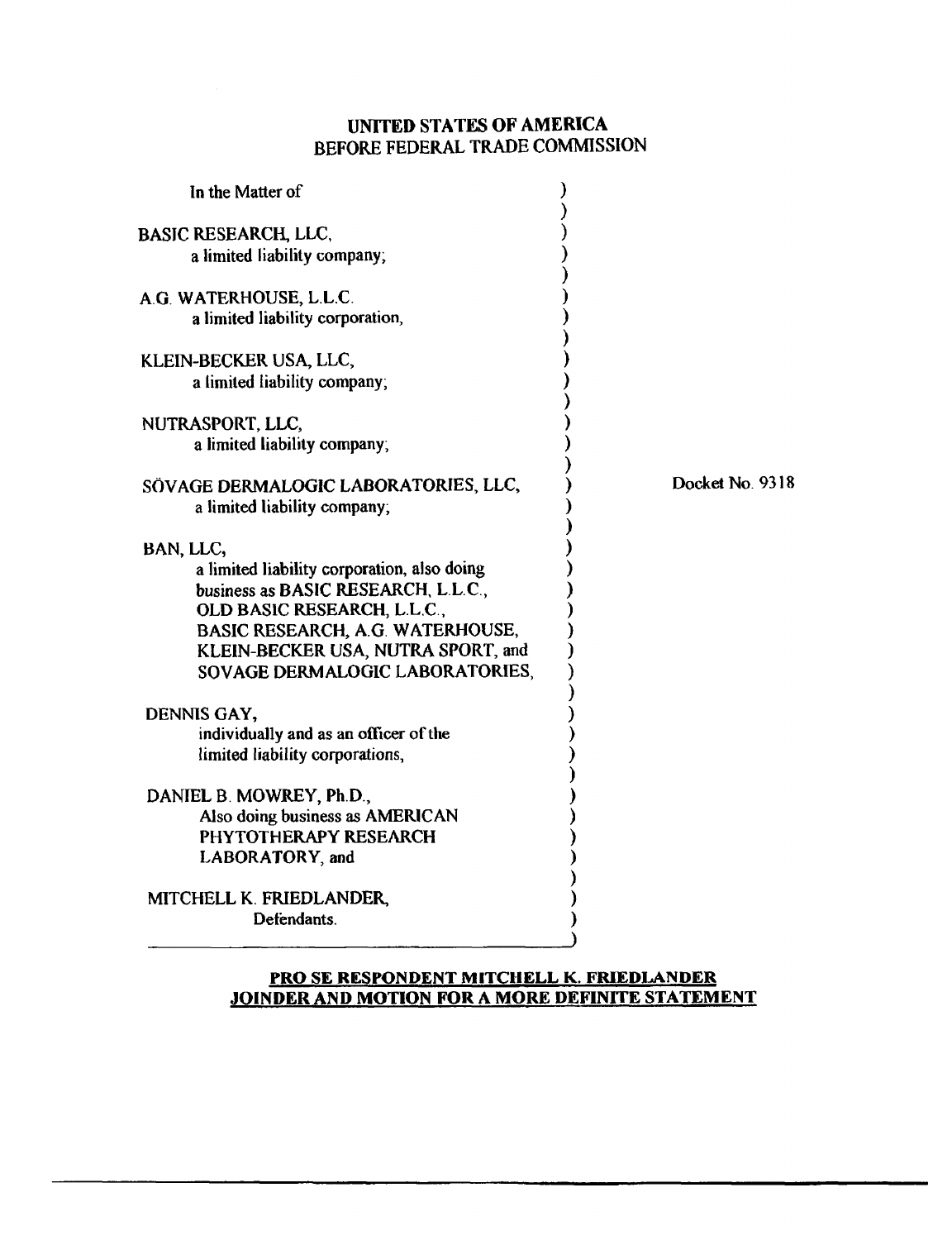Pro Se Respondent, Mitchell K. Friedlander, hereby joins the Motion For a More Definite Statement filed by Respondent Basic Reacarch, LLC.

Respectfully submitted this 28 day of Jenne, 2004.

 $\cdot$ 

 $\ddot{\phantom{a}}$ 

 $\ddotsc$ 

 $\cdot$  y

 $\sim$   $\sim$   $\,$ 

 $\ddot{\cdot}$ 

 $\sim$   $\lambda$ 

 $\overline{\phantom{a}}$ 

 $\mathcal{L}_{\mathcal{A}}$ 

 $\overline{\phantom{a}}$ 

 $\mathcal{L}_1$ 

 $\epsilon_{\star}$  .

 $\mathcal{L}_{\mathcal{A}}$ 

 $\mathbf{I}$ 

 $\overline{\mathbf{c}}$ 

 $\cdot$ 

 $\ddot{\phantom{a}}$ 

l.

 $\overline{\mathcal{L}}$ 

 $\ddot{\phantom{a}}$ 

 $\overline{\phantom{a}}$ 

 $\cdot$ 

للمستعد

 $\bar{\phantom{a}}$ 

 $\ddot{\phantom{a}}$ 

 $\mathcal{L}_{\mathcal{L}}=\mathcal{L}_{\mathcal{L}}/\mathcal{L}$ 

 $\bar{z}$ 

 $\epsilon$ 

 $\overline{1}$ 

ï

MITCHELL K. FRIEDLANDER, Pro Se Respondent c/o Compliance Department 5742 West Harold Gatty Drive Salt Lake City, Utah 84116 Telephone: (301) 414-1800, Pacelmile: (801) 517-7108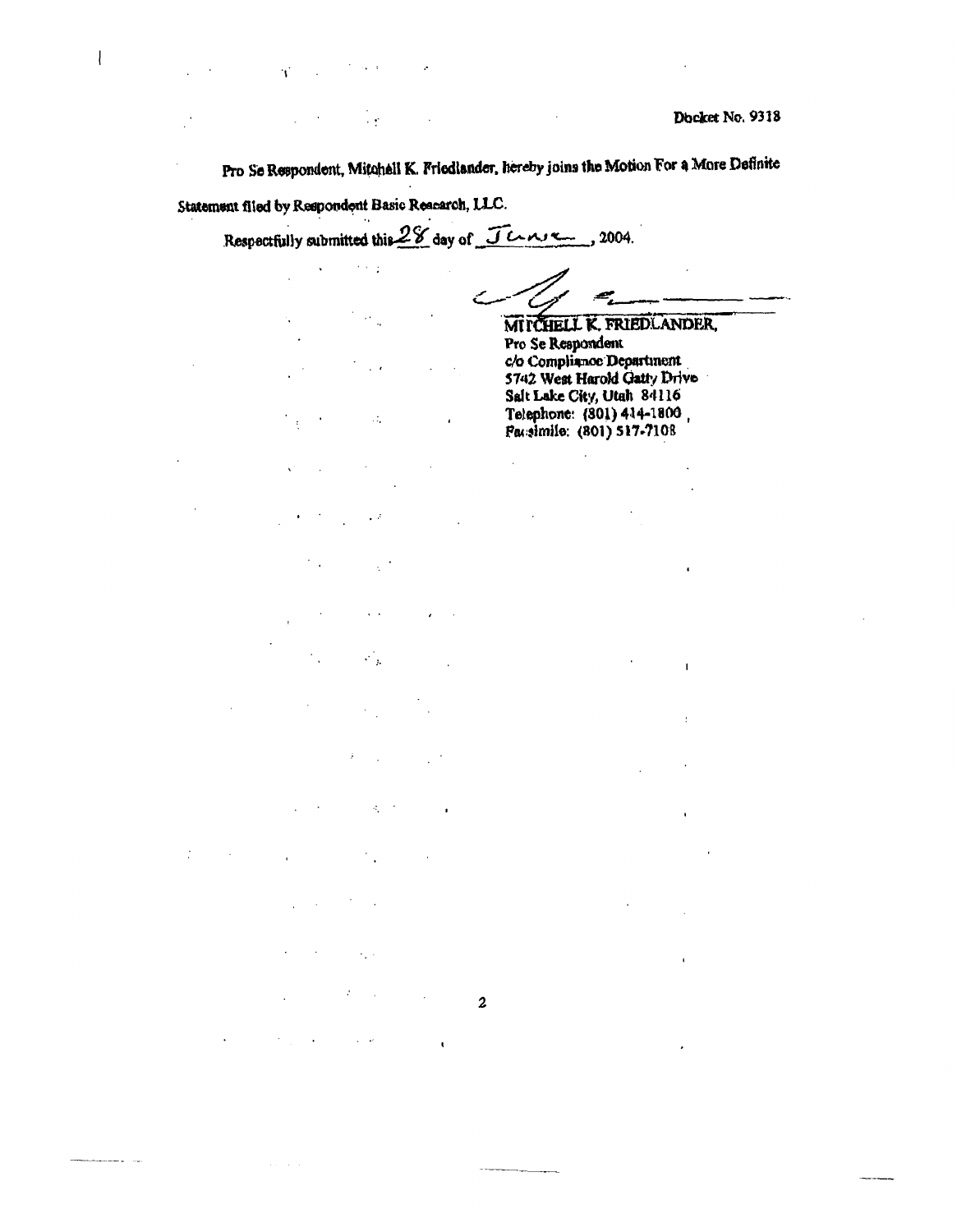## **UNITED STATES OF AMERICA BEFORE FEDERAL TRADE COMMISSION**

| Docket No. 9318 |
|-----------------|
|                 |
| PUBLIC          |
|                 |
|                 |

## **CERTIFICATION OF SERVICE**